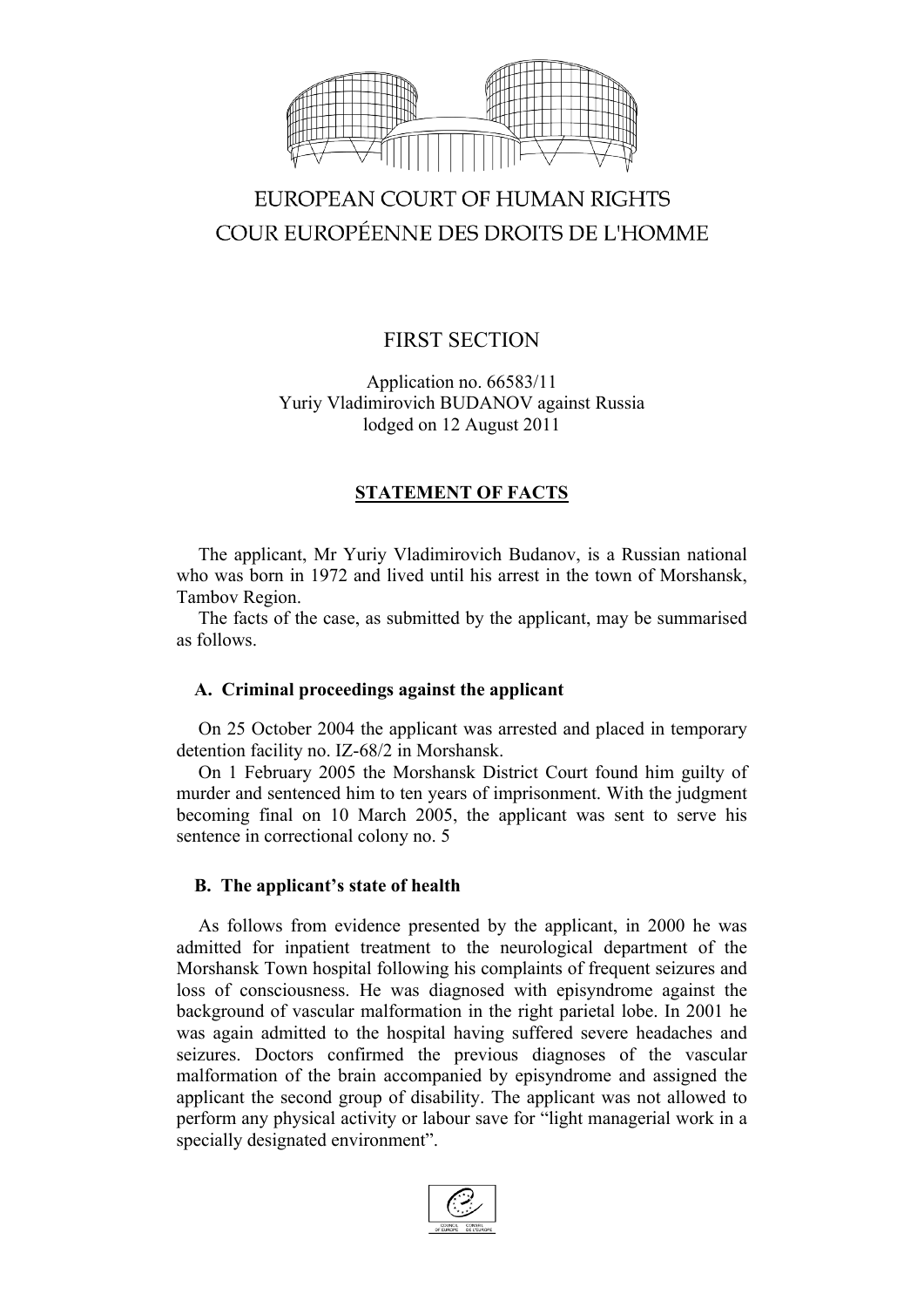On 15 September 2006 the applicant was sent to the Tambov Regional hospital to undergo magnetic resonance imaging ("MRI") of the head. On the basis of the MRI scan doctors made the following conclusions: "the ventricle system of [the applicant's] brain was moderately enhanced; the outline of the sulci in the cerebral hemispheres was drastically sharpened (degeneration); extensive arterial venous malformation in the left side of the parietal lobe with the draining veins in the sagittal sinus; frontal sinusitis on the right side".

According to the applicant, in 2009 his condition deteriorated. On 16 October 2009 he lodged a request with the Morshansk District Court, seeking suspension of the sentence in view of the state of his health. The applicant argued that he suffered from extremely severe headaches and that his seizures became more and more frequent. He also complained that he was unable to receive necessary medical assistance, including a brain surgery, in detention and asked the court to authorise a forensic medical examination to "determine the nature and severity of the brain damage" for a subsequent removal of the brain tumour, as well as to call a neurosurgeon from a civilian hospital to interpret the MRI scans of his head.

On 9 December 2009 the District Court, having heard the parties, decided that it was necessary to send the applicant to a prison hospital for a medical examination to determine whether the state of his health warranted his release.

Having received a report containing conclusions by the medical commission, on 26 February 2010 the District Court dismissed the applicant's request for suspension of the sentence. It held as follows:

"As follows from the opinion of the special medical commission on the medical examination of [the applicant] performed on 28 December 2009...., the following diagnoses was established: organic emotionally labile personality disorder in connection to mixed illnesses (dyscirculatory vascular malformation, epilepsy with rear seizures, alcohol dependence syndrome in the moderate stage, in the stage of forced remission). By virtue of paragraph 20 of the List of Illnesses Precluding the Service of Sentence... [the applicant] cannot be relieved from serving the remaining part of his sentence.

Having considered the opinion of the special medical commission on the medical examination of [the applicant], [and] the nature of his illness, the court considers that the treatment of the illness can be ensured in detention. Moreover, taking into account the information on [the applicant's] personality, the nature of the criminal offence of which he was convicted and which is considered particularly serious, [and] the references given [to the applicant] at the place of his former residence, the court considers that at the present time the aim of [the applicant's] improvement has not been reached and, if his sentence is to be suspended, and he is to be released from detention, he would present a danger to the society [and] may reoffend."

On 23 March 2010 the Tambov Regional Court upheld the decision, having found the District Court's reasoning convincing and well-founded.

The applicant submitted an extract from his medical record issued by the Tambov Regional Clinical Hospital and a letter from the acting director of the Tambov Regional Health Department. The first document showed that the applicant required permanent supervision by a neurologist and regular MRI scans of the head. As follows from the letter of the acting director, the applicant was in need "of a surgery in a specialised federal centre" and that medical facilities in the Tambov Region were not equipped to perform such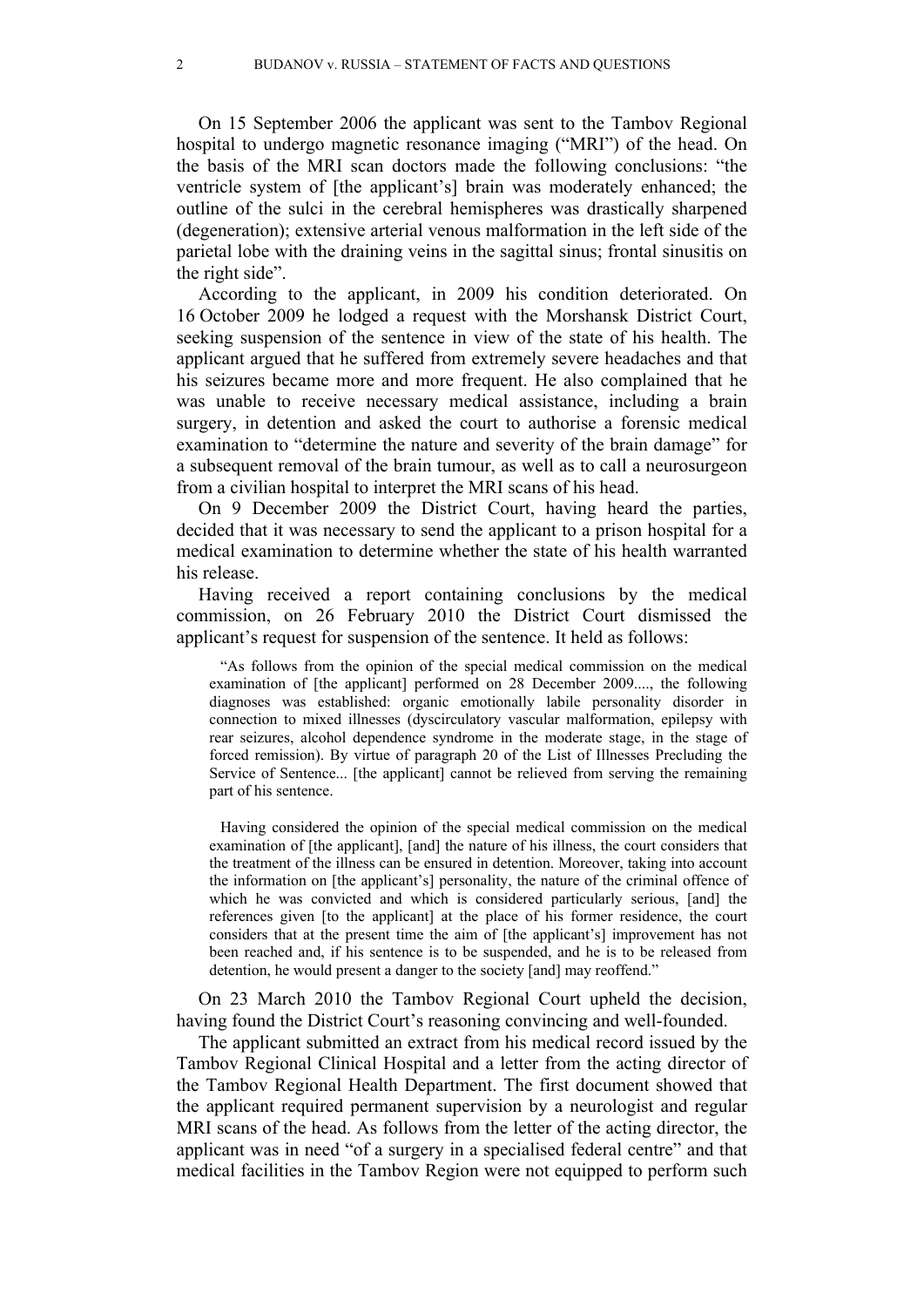a surgery. The acting director also noted in the letter that he had informed the Tambov Regional Service for Execution of Sentences (hereinafter – the Service) about the applicant's state of health and the fact that the surgery was required.

In response to the applicant's request to be sent to St. Petersburg Gaaza prison hospital where he could undergo a head surgery, on 2 July 2010 the head of the Service informed him that there was no medical necessity to perform a surgery.

On 20 September 2010 the director of the Gaaza hospital sent a letter to the head of correctional colony no. 5 which, insofar as relevant, read as follows:

"In response to your request ... of 12 August 2010 [I] inform you that [the applicant]... cannot be transferred to [the Gaaza hospital] for inpatient treatment, as the surgery in the present case is of high-tech kind and [the hospital] does not have necessary equipment to perform it at the present time."

In 2011 the applicant filed another request for suspension of the sentence given his state of health. He insisted that his health continued deteriorating and the prison facilities had no means to perform a head surgery which he desperately needed.

Having studied medical evidence, including reports by the medical commission and the applicant's medical history, on 14 April 2011 the Morshansk District Court concluded that the applicant's state of health did not warrant his release and that his treatment could be ensured by the prison medical personnel. The District Court also noted that "an issue pertaining to [the applicant's] surgery is at the stage of being discussed".

On 21 July 2011 the Tambov Regional Court accepted the District Court's conclusions made in the decision of 14 April 2011. The Regional Court's reasoning was as follows:

"As it follows from the materials of [the applicant's] case file, prior to having committed the murder [the applicant] suffered from the same illness and [the state of his health] did not preclude his having committed a particularly serious criminal offence.

As follows from the conclusions by the medical commission, [the applicant's] illness does not preclude his serving the sentence. At the same time [the applicant] receives necessary assistance in detention. As to the surgery, this question is at the stage of being decided and, if decided in a positive manner, [the applicant's] request [for the suspension of the sentence] will be examined again in compliance with the requirements of the law in force."

## COMPLAINTS

The applicant complains under Articles 3 and 6 of the Convention that he suffers from a serious medical condition in the absence of adequate medical assistance in detention and that the proceedings regarding the suspension of the sentence were unfair in that the domestic courts refused to thoroughly consider his arguments. .